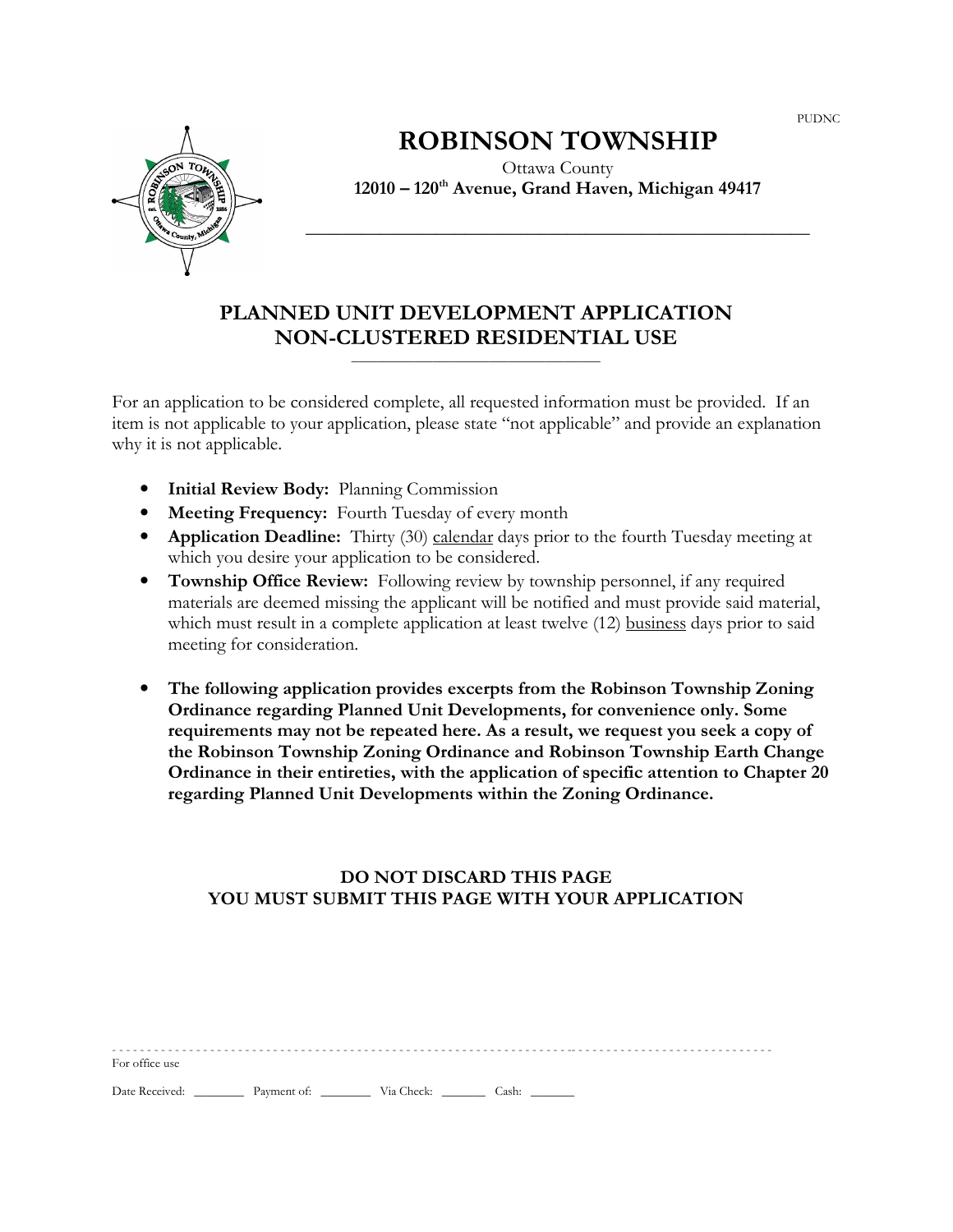PUDNC



# ROBINSON TOWNSHIP

Ottawa County  $12010 - 120$ <sup>th</sup> Avenue, Grand Haven, Michigan 49417

\_\_\_\_\_\_\_\_\_\_\_\_\_\_\_\_\_\_\_\_\_\_\_\_\_\_\_\_\_\_\_\_\_\_\_\_\_\_\_\_\_\_\_\_\_\_\_\_\_\_\_\_\_\_

# PLANNED UNIT DEVELOPMENT APPLICATION NON-CLUSTERED RESIDENTIAL USE

APPLICATION FEE: \$1,500 + ESCROW FEE (Escrow fees cover additional Township expenses. Unused portion of an escrow account is returned to the applicant)

 $\overline{\phantom{a}}$  , and the set of the set of the set of the set of the set of the set of the set of the set of the set of the set of the set of the set of the set of the set of the set of the set of the set of the set of the s

## SECTION 3.83 - NON-CLUSTERED RESIDENTIAL DEVELOPMENT

A residential development, contingent upon Planned Unit Development rezoning and specific approval of the development by the Township Board, consisting of two (2) or more detached onefamily dwellings located upon platted lots or condominium sites, all of which lots or condominium sites have all of the required minimum dimensions (i.e., width, depth and area) as would be required by the underlying zoning district before the property was rezoned to the Planned Unit Development Zoning District.

#### SECTION 20.10 - MINIMUM SIZE

The proposed area of land for a Non-Clustered Residential Use Planned Unit Development shall be no less than twenty (20) acres.

#### SECTION 20.3 - PROCEDURES

Planned unit developments shall be approved in accordance with the procedures and requirements hereinafter specified. Any lot or parcel of land or portion thereof is eligible for Planned Unit Development Zoning District rezoning, provided it meets the minimum size specified. The Planning Commission in making its report and recommendation to the Township Board as provided in Section 20.6 hereinafter and the Township Board in granting or denying approval of the Planned Unit Development Zoning District as provided in Section 20.9 hereinafter shall each consider the following standards.

- (A) Whether the proposed planned unit development is consistent with and promotes the intent and purpose of this Ordinance and the considerations referenced in Section 20.1 hereinbefore.
- (B) Whether the proposed planned unit development is compatible with adjacent uses and population densities of land, adjacent concentrations of populations, the natural environment, and the capacities of public services and facilities affected by the planned unit development.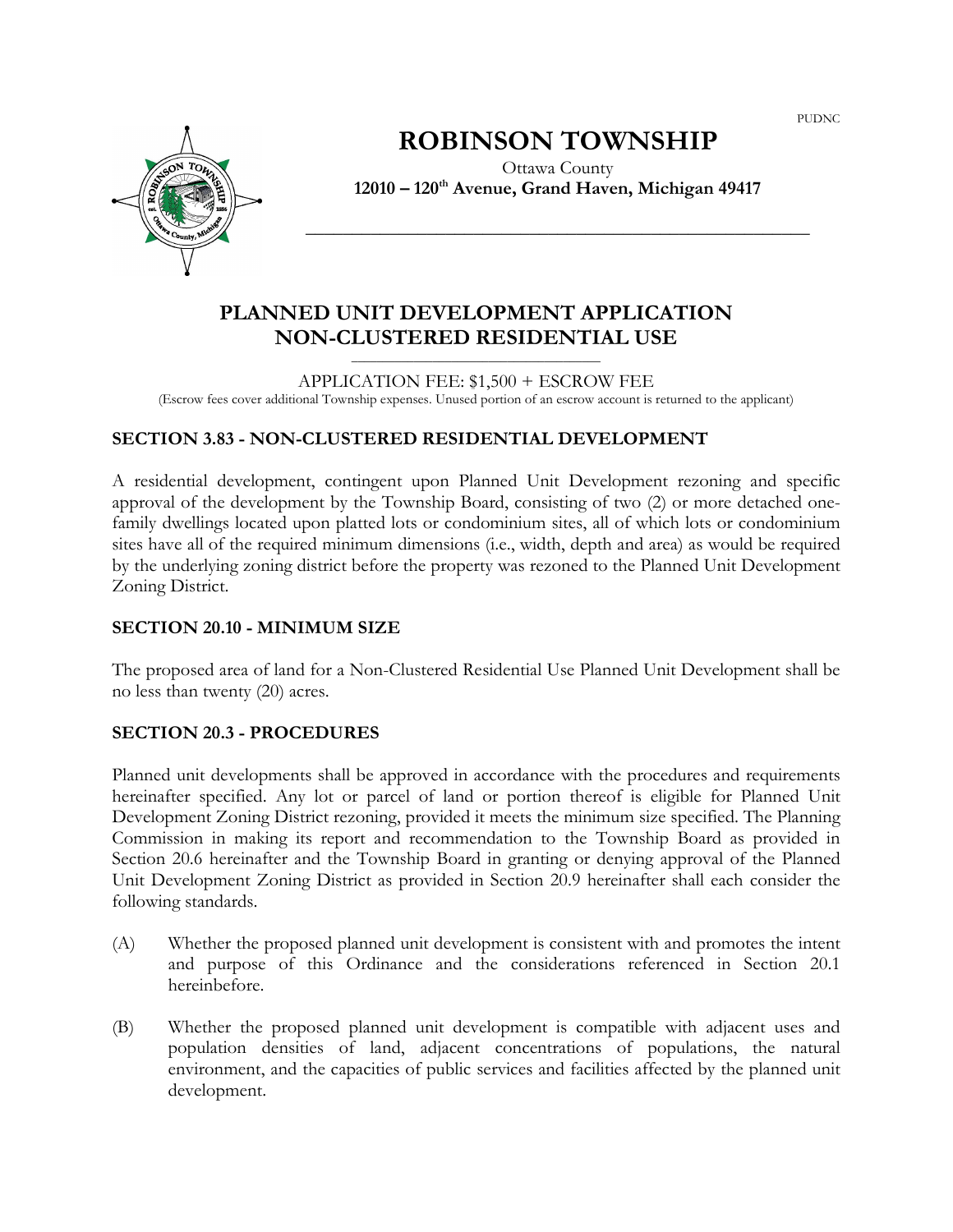- (C) Whether the planned unit development is consistent with the public health, safety, and welfare of the Township.
- (D) Whether the planned unit development is compatible with the Township=s Master Land Use Plan and existing zoning.
- (E) Whether the planned unit development meets the requirements, terms and conditions of the Robinson Township Earth Change Ordinance, as amended, as if the Earth Change Ordinance applied to the planned unit development.

## SECTION 20.4 - PRELIMINARY DEVELOPMENT PLAN

Applicants for Planned Unit Development Zoning District rezoning shall prepare and submit fifteen (15) copies of a preliminary development plan for the planned unit development. This development plan shall set forth, in general terms, the proposed uses to be developed in the planned unit development and the following specific information.

- (A) Legal description of the land included in the Planned Unit Development Zoning District.
- (B) Small-scale sketch of properties, streets, and uses within one-half (½) mile of the proposed Planned Unit Development Zoning District.
- (C) A map to scale showing any existing or proposed arrangement of:
	- (1) Streets;
	- (2) Lots, condominium sites, buildings and structures;
	- (3) Access points;
	- (4) Other transportation arrangements;
	- (5) Buffer strips or common areas such as recreational grounds, nature preserves or open space easements; and
	- (6) Any on-site sewage treatment facilities and water supplies; proposed routing of transmission or distribution systems of any utilities; location of any water retention facilities (i.e., storm water); underground utilities, including without limitation electric and telephone.
- (D) A narrative describing:
	- (1) The overall objectives of the planned unit development;
	- (2) Method of financing;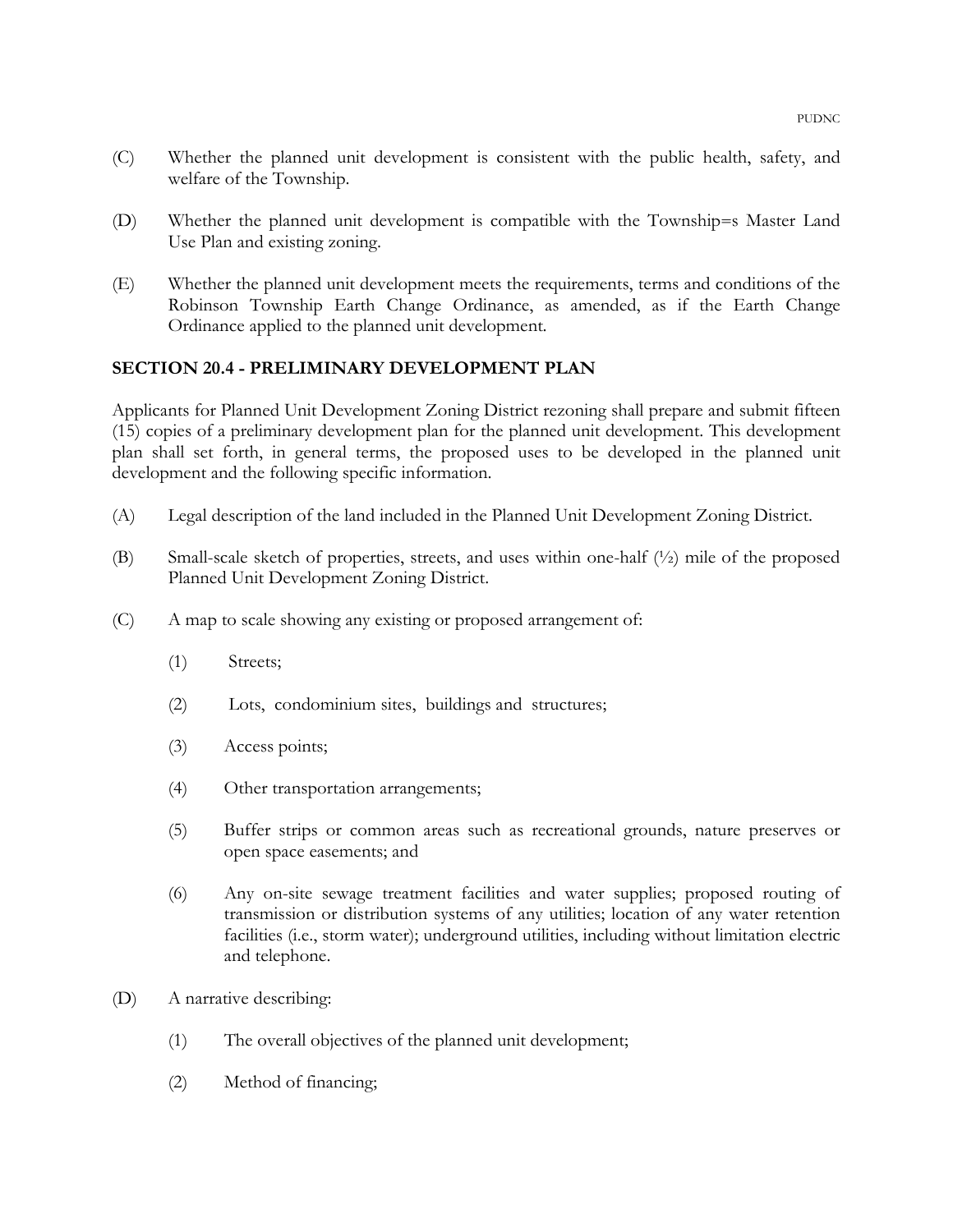- (3) Number of acres allocated to each use;
- (4) Gross and net densities of each use (density shall be calculated using methods of greatest applicability to each use and net density shall be calculated to most closely reflect only those areas clearly assigned and usable by each use);
- (5) Proposed method of providing necessary sewer and water services, as well as other public and private utilities; and
- (6) Proposed method of providing storm drainage.

## SECTION 20.7 - FINAL DEVELOPMENT PLAN SUBMISSION

After receiving the recommendation of the Planning Commission on the preliminary development plan, the applicant shall submit fifteen (15) copies of the final development plan.

Simultaneously, with the submission of a final development plan, the applicant shall submit an application for rezoning (please see Zoning Administrator for application) requesting that the land included in the final plan for the planned unit development be rezoned to the Planned Unit Development Zoning District.

## SECTION 20.8 - FINAL SITE PLAN CONTENT

The final development plan shall comply with the requirements for a detailed site plan, as such requirements are set forth in Section 31.7 of this Ordinance (Please see Zoning Administrator for a copy of Section 31.7). The final development plan shall also provide the following information.

- (A) The plan shall state if any of the present buildings are non-conforming.
- (B) The plan shall show each tree over twelve (12) inches in diameter measured at a point five (5) feet off the ground.
- (C) The plan shall show the location of all lot lines or condominium sites.
- (D) The plan shall show the gross area in buildings and the parking ratios.
- (E) The plan shall describe all of its aspects which might have an adverse effect on public health, safety and welfare.
- (F) The plan shall include a copy or detailed summary of any proposed easements, restrictive covenants, condominium master deeds, maintenance agreements or other similar legal documents pertaining to significant improvements or proposals of the development.
- (G) The plan shall include additional information which the Planning Commission or the Township Board may request which is reasonably necessary to evaluate the proposed planned unit development and its effect on the surrounding neighborhood and the Township in general.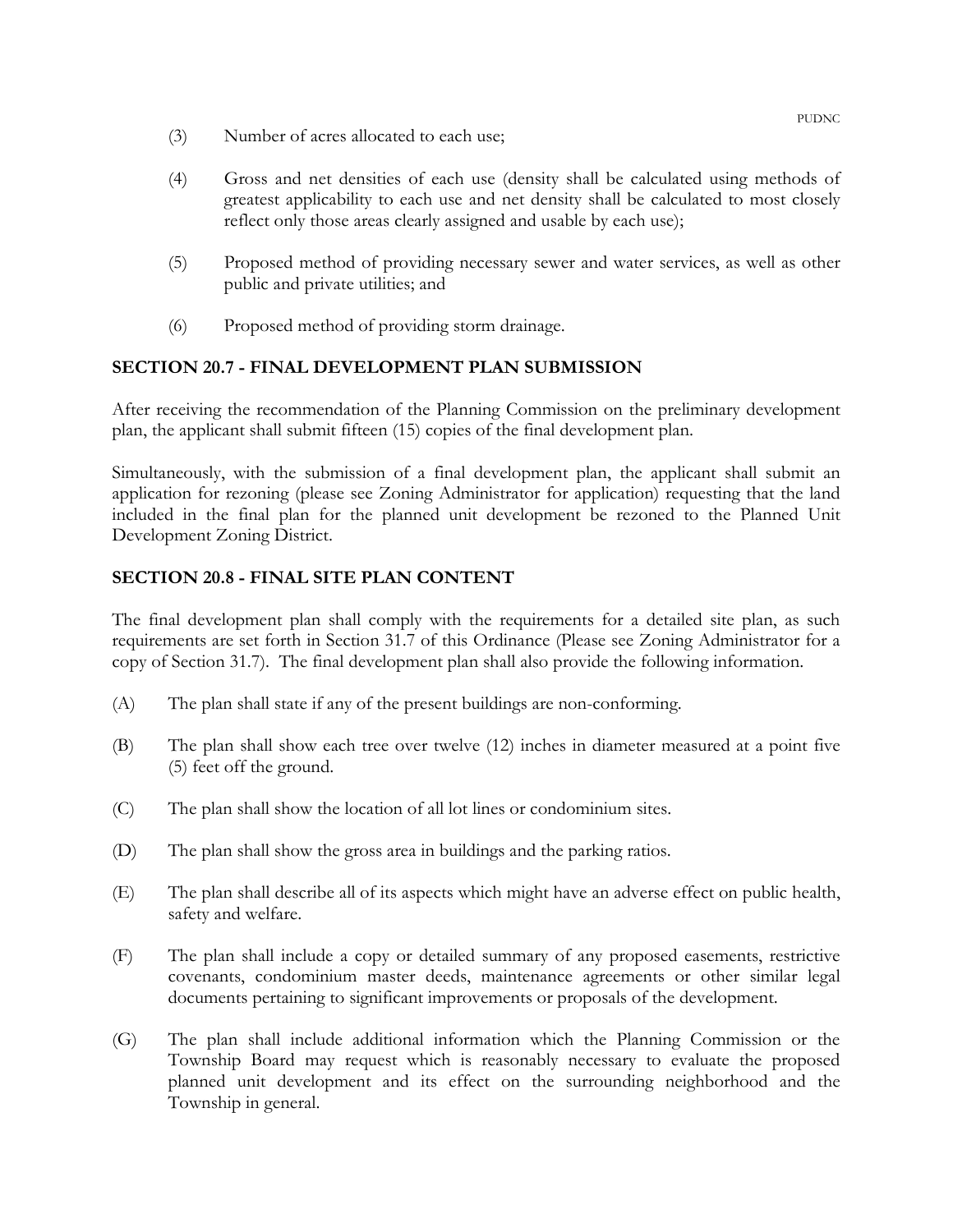#### SECTION 20.17 - NON-CLUSTERED RESIDENTIAL DEVELOPMENT S - GENERAL PROVISIONS

Non-clustered residential developments consisting of one-family dwellings are permitted planned unit developments provided they are in conformance with all State statutes and regulations governing residential developments and the regulations of this Ordinance.

- (A) FIRST OCCUPANCY. At first occupancy, the infrastructure of the entire development, or any approved phase thereof, shall be complete. The infrastructure includes all roads, accesses, utilities, sidewalks, lighting, screening, storm drainage, or other features which are intended for general use within the development.
- (B) MINIMUM NON-CLUSTERED RESIDENTIAL DEVELOPMENT DWELLING SIZE. The minimum floor area is one thousand eighty (1,080) square feet for any one-family non-clustered residential development dwelling, outside dimensions, at the first floor level exclusive of attached garages, unenclosed porches or other accessory structures.
- (C) CORNER CONDOMINIUM SITES OR LOTS. Where a condominium site or lot is bounded by two (2) streets, the front yard requirement shall be met for each street. No fence, structure or planting over thirty (30) inches in height shall be located within the required front yard s of any corner condominium site or lot.
- (D) STREET REQUIREMENTS. Each street which provides or may provide access to one (1) or more principal buildings, including one-family dwellings, shall meet the following requirements (however, the Township Board reserves the right to require any street to fully comply with all Ottawa County Road Commission specifications for public streets).
	- (1) The street shall be constructed in a good and workmanlike manner upon and be bisected by the center line of an easement which is established by a duly recorded conveyance and which is not less than sixty-six (66) feet in width for its entire length.
	- (2) The street shall be constructed so as to sufficiently control storm water runoff and permit effective storm water drainage, such as by means of ditches constructed parallel to and on either side of the street, by sloping the sides of the street from the center thereof, or by other effective methods.
	- (3) The street shall have a sand and gravel base of not less than twelve (12) inches in depth of which not less than six (6) inches in depth shall be only gravel.
	- (4) The street shall have a road bed not less than twenty-four (24) feet wide for its entire length.
	- (5) The street shall be constructed over adequate culverts where necessary and as may be required by the Ottawa County Road Commission (or as would be required by the Ottawa County Road Commission if the street were a public rather than a private street).